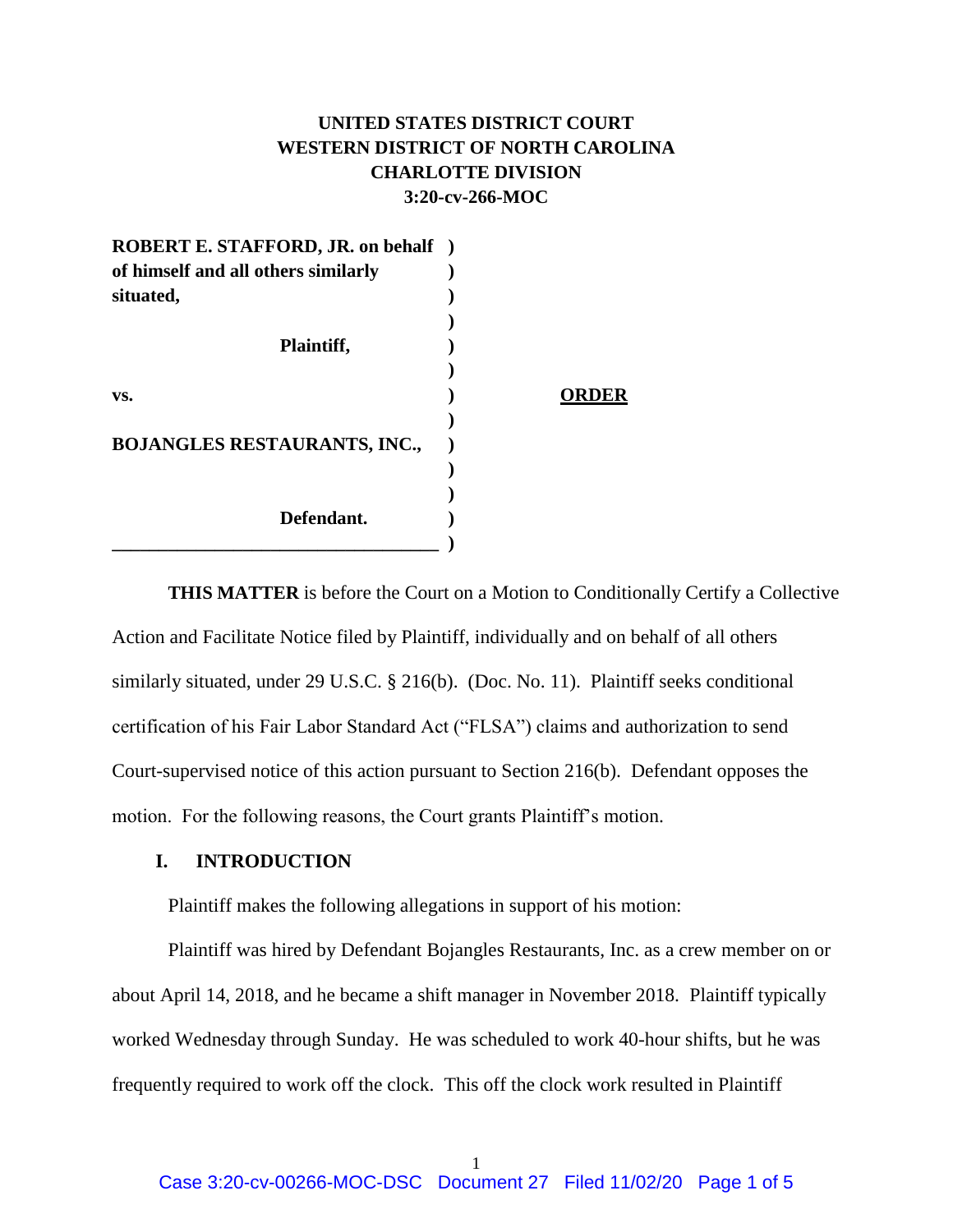working more than 40 hours per week during at least one workweek. In fact, Plaintiff worked more than 40 hours per week in each workweek during his entire employment with Bojangles. Plaintiff was often required to perform tasks before and after his scheduled shift, of which Defendant was fully aware and required.

As Shift Manager, Plaintiff was required to comply with Defendant's "labor budget" and would be subject to reprimand, discipline, and termination if he exceeded labor budgets during any given shift. Often circumstances arose during preceding shifts which would put the next Shift Manager over the labor budget. Defendant was fully aware of this situation. Defendant was also aware that it gave the Shift Manager two options—have employees work off the clock or have the Shift Manager work off the clock—in order to balance the labor budget. Defendant was aware that Plaintiff and other Shift Managers were frequently forced to work off the clock in order to comply with Defendant's strict and unpliable labor budgets.

Plaintiff was required to complete required video/training from home yet failed to pay him minimum wages for hours spent completing.

Based on the above allegations, Plaintiff seeks conditional certification and authorization to send Court-supervised notice pursuant to the Fair Labor Standards Act ("FLSA"), 29 U.S.C. § 216(b) of the Federal Rules of Civil Procedure for the Claims asserted under the FLSA. Plaintiff alleges that Defendant failed to pay Plaintiff and other similarly situated current and former non-exempt hourly shift managers ("Potential Plaintiffs") in accordance with the FLSA by failing to pay minimum wages and earned overtime wages, for all hours worked on their regular payday at the rate required by the FLSA. According to Plaintiff, his Declaration in support of this Motion to Conditionally Certify a Collective Action demonstrates the existence of a group of similarly situated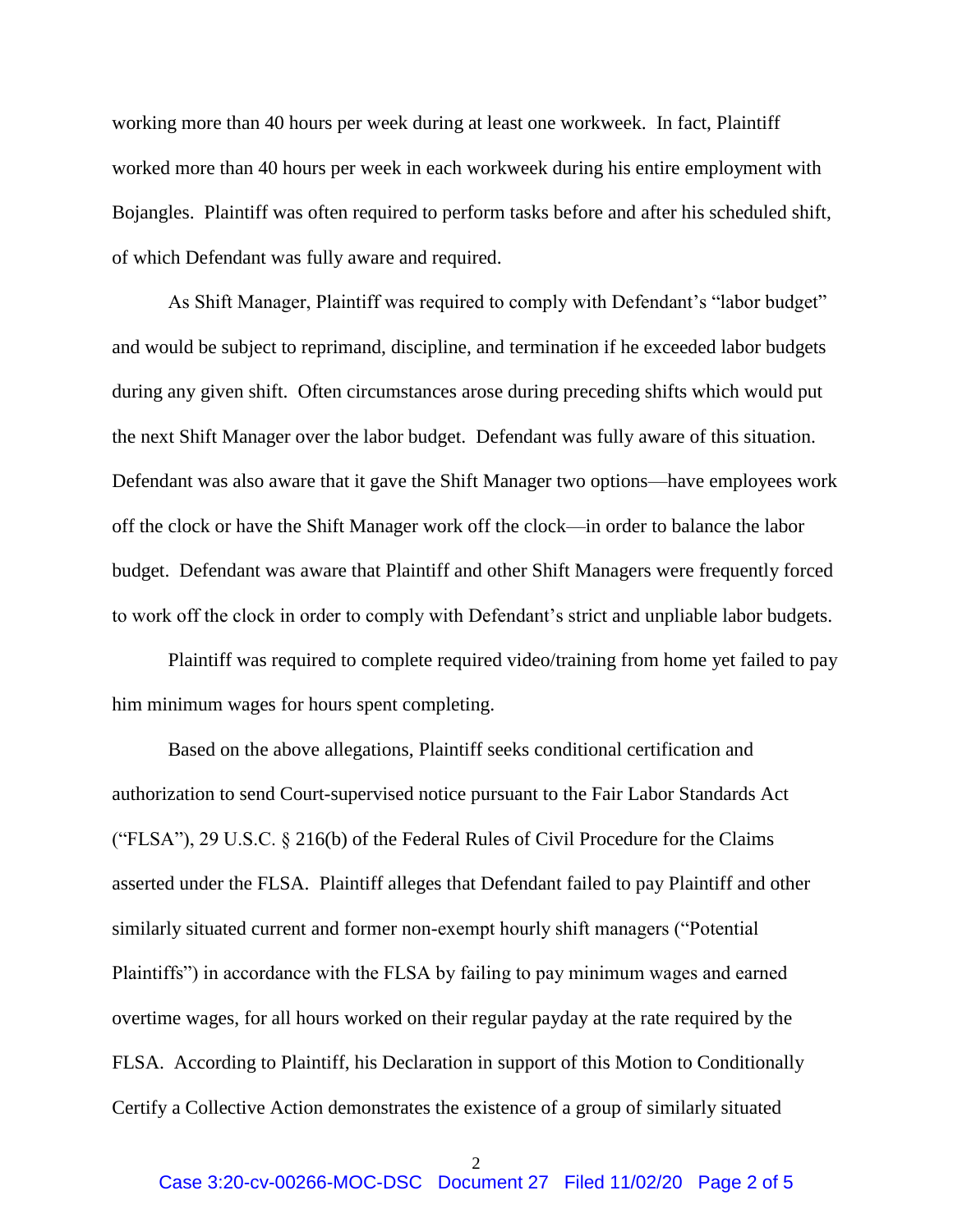employees, specifically, all individuals who work or have worked for Defendant as hourly employees, who did not receive minimum wage for all hours worked and/or overtime wages for hours worked over forty hours in one or more weeks during the period of July 14, 2017 through the filing of the Complaint.

 Defendant opposes the motion, arguing that conditional certification is improper for the following reasons: (1) Plaintiff has produced scant evidence of any common policy or plan applicable to all former and current employees of Defendant; (2) Plaintiff fails to meet his burden that he is "similarly situated" to every single one of Defendant's non-exempt hourly employees, regardless of position, duties, or location; (3) Plaintiff's allegations do not support a state-wide or nationwide class; and (4) conditional certification would not serve the purpose of the FLSA.

# **II. LEGAL STANDARD**

The FLSA provides that a plaintiff "may maintain a collective action against [his] employer for violations under the act pursuant to 29 U.S.C. § 216(b)." Quinteros v. Sparkle Cleaning, Inc., 532 F. Supp. 2d 762, 771 (D. Md. 2008). In particular, Section 216 provides:

[a]n action . . . may be maintained against any employer . . . in any Federal or State court of competent jurisdiction by any one or more employees for and in behalf of himself or themselves and other employees similarly situated. No employee shall be a party plaintiff to any such action unless he gives his consent in writing to become such a party and such consent is filed in the court in which such action is brought.

29 U.S.C. § 216(b). To serve the "broad remedial purpose" of the FLSA, courts are afforded the power to authorize notice to other potential class members of their rights to "opt-in" to a plaintiff's case and form a collective action. Hoffman-La Roche Inc. v. Sperling*,* 493 U.S. 165, 170 (1989). These early notices, authorized by the court, are helpful to protect against misleading communications by the parties, resolve disputes regarding the content of any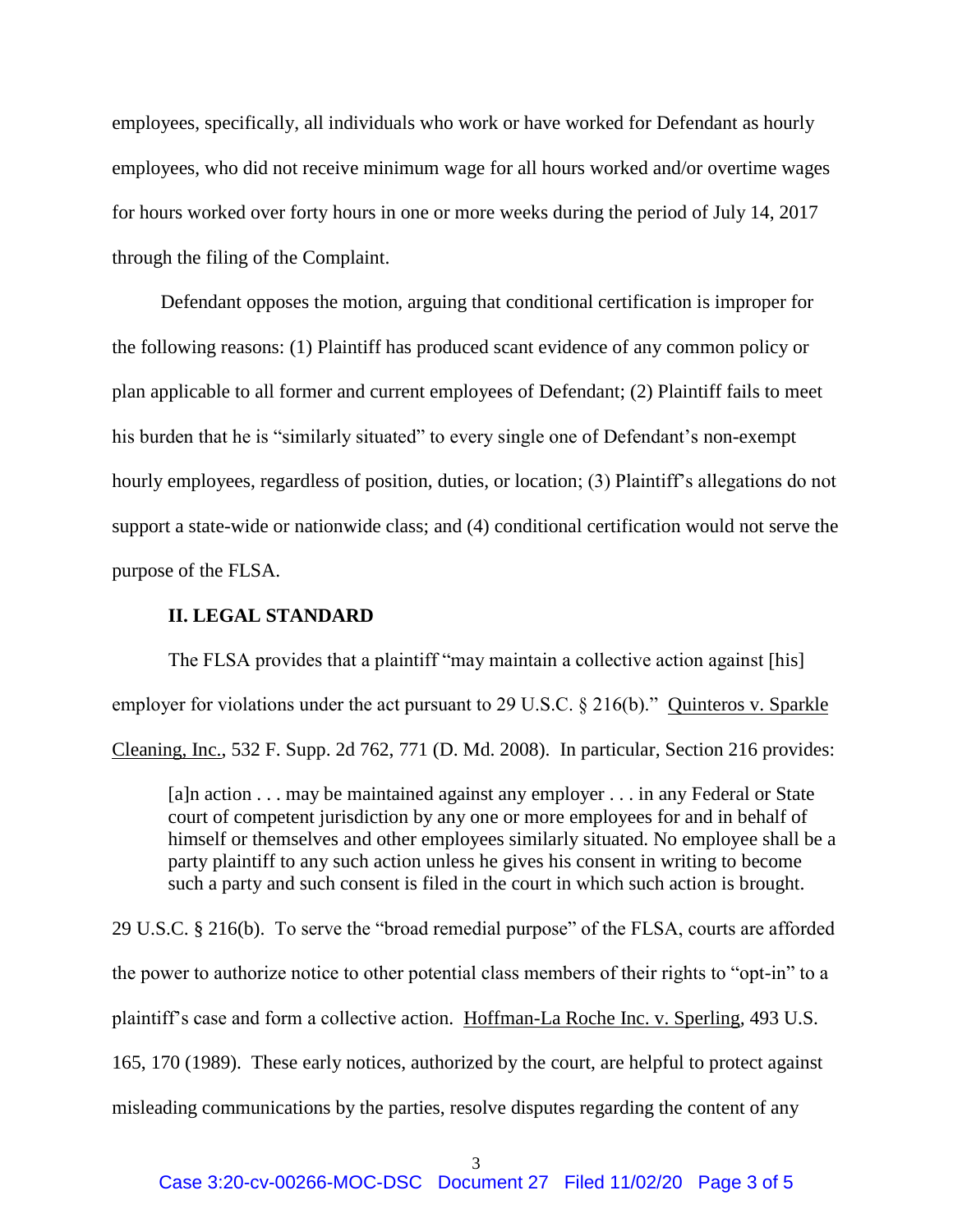notice, prevent the proliferation of multiple individual lawsuits, assure that the joinder of additional parties is accomplished properly and efficiently, and expedite resolution of the dispute. Id. at 170-72.

In deciding whether an FLSA action may proceed as a collective action, courts in the Fourth Circuit have adopted a two-step inquiry. Adams v. Citicorp Credit Servs., 93 F. Supp. 3d 441, 452-53 (M.D.N.C. 2015). At the initial "notice stage," the Court determines whether Plaintiff and potential opt-in plaintiffs are "similarly situated" to merit sending notice of the action to possible members of the class. If they are, additional plaintiffs are permitted to "opt-in" to the lawsuit. Id. (quoting Acevedo v. Allsup's Convenience Stores, Inc.*,* 600 F.3d 516, 519 (5th Cir. 2010)). At the notice stage,

[p]laintiffs generally need only make a relatively modest factual showing that a common policy, scheme, or plan [that violated the law] exists. To meet this burden and to demonstrate that potential class members are similarly situated, [p]laintiffs must set forth more than vague allegations with meager factual support regarding a common policy to violate the FLSA. Their evidence need not, however, enable the court to determine conclusively whether a class of similarly situated plaintiffs exists, and it need not include evidence that the company has a formal policy of refusing to pay overtime.

Adams, 93 F. Supp. 3d at 453 (quoting Mitchel v. Crosby Corp., 2012 WL 4005535, at \*\*2-3 (D. Md. Sept. 10, 2012)). At this stage of the proceedings, the Court does not resolve factual disputes, make credibility determinations, or decide substantive issues on the merits. Id. at 454. In other words, the standard for conditional certification at the notice stage is a lenient one. Id. at 452-53. The second step of the two-step process usually occurs after discovery has largely been completed and allows a court the opportunity to make a final determination "of whether all plaintiffs are sufficiently similarly situated to proceed together in a single

action." Id. (quoting Acevedo, 600 F.3d at 519).